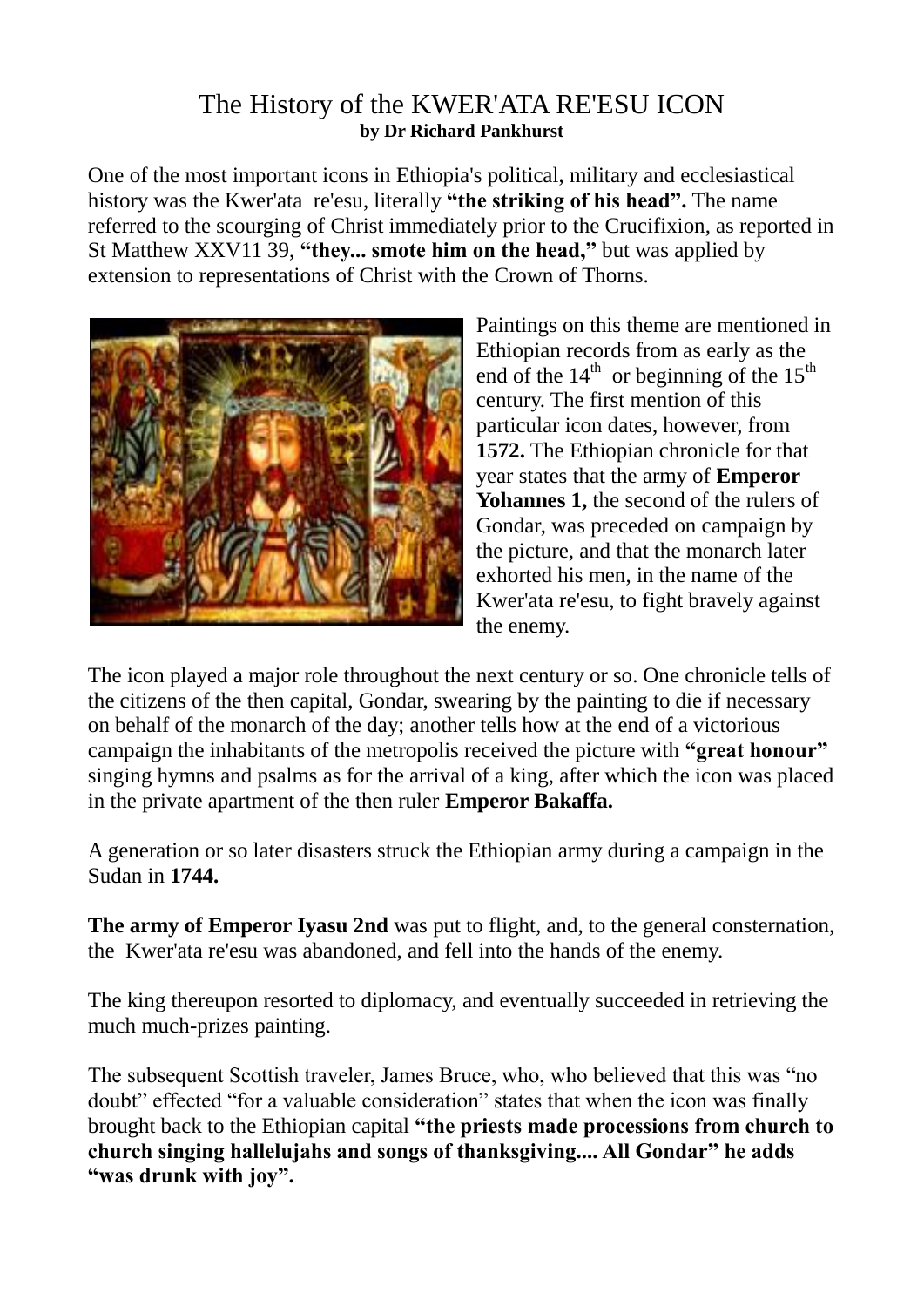**The icon** was later placed for safe keeping on one of the islands of **Lake Tana,** but was apparently considered so necessary for the army that it was soon brought back to the mainland. The practice of taking the painting on campaign was then resumed, and continued throughout the rest of the  $18<sup>th</sup>$  and the first half of the  $19<sup>th</sup>$  century.



The last Ethiopian ruler to possess the Kwer'ata re'esu was **Emperor Tewodros 2nd** who carried it with him on his expeditions and at other times kept it hanging above his bed as his predecessors had done. **The icon was thus in his apartment at the mountain fortress of Magdala when that citadel was attacked by a British expeditionary force, on 13 April 1868.**

On that day Tewodros committed suicide to avoid falling into the hands of his enemies.

**British troops immediately afterwards ransacked his palace and treasury as well as the nearby church of Medhane Alem, and its eqabet, or store-house.**

**One of the witnesses to the pillage was an employee of the British Museum, Richard (later Sir Richard) Holmes who had been appointed "archaeologist" to that expedition".**

He recalls that, knowing that **"the soldiery would quickly appropriate or destroy many objects of interest and value"** he made it his "duty" to follow the troops "as closely" as he could, and thus succeeded in entering the citadel within "not much more than ten minutes" of the troops.

**The loot** seized by the soldiers was collected by the British who then transported it on **15 elephants and 200 mules** to the Dalanta plain where it was auctioned to raise prize money for the soldiers. Holmes, acting on behalf of the British Museum, was one of the principal purchasers.

**The British Museum and the South Kensington Museum (later the Victoria and Albert Museum) between them thus acquired crowns of the Emperor and Patriarch, a number of large Ethiopian processional crosses, ten Tabots, or alter slabs, much church paraphernalia, and over 300 fine manuscripts, many of them beautifully illuminated. But there was no sign of the Kwer'ata re'esu.**

The question of the paintings disappearance arose a few years later in **1872** when **Emperor Yohannes 1V wrote to Queen Victoria and the British Foreign Secretary, Earl Granville,**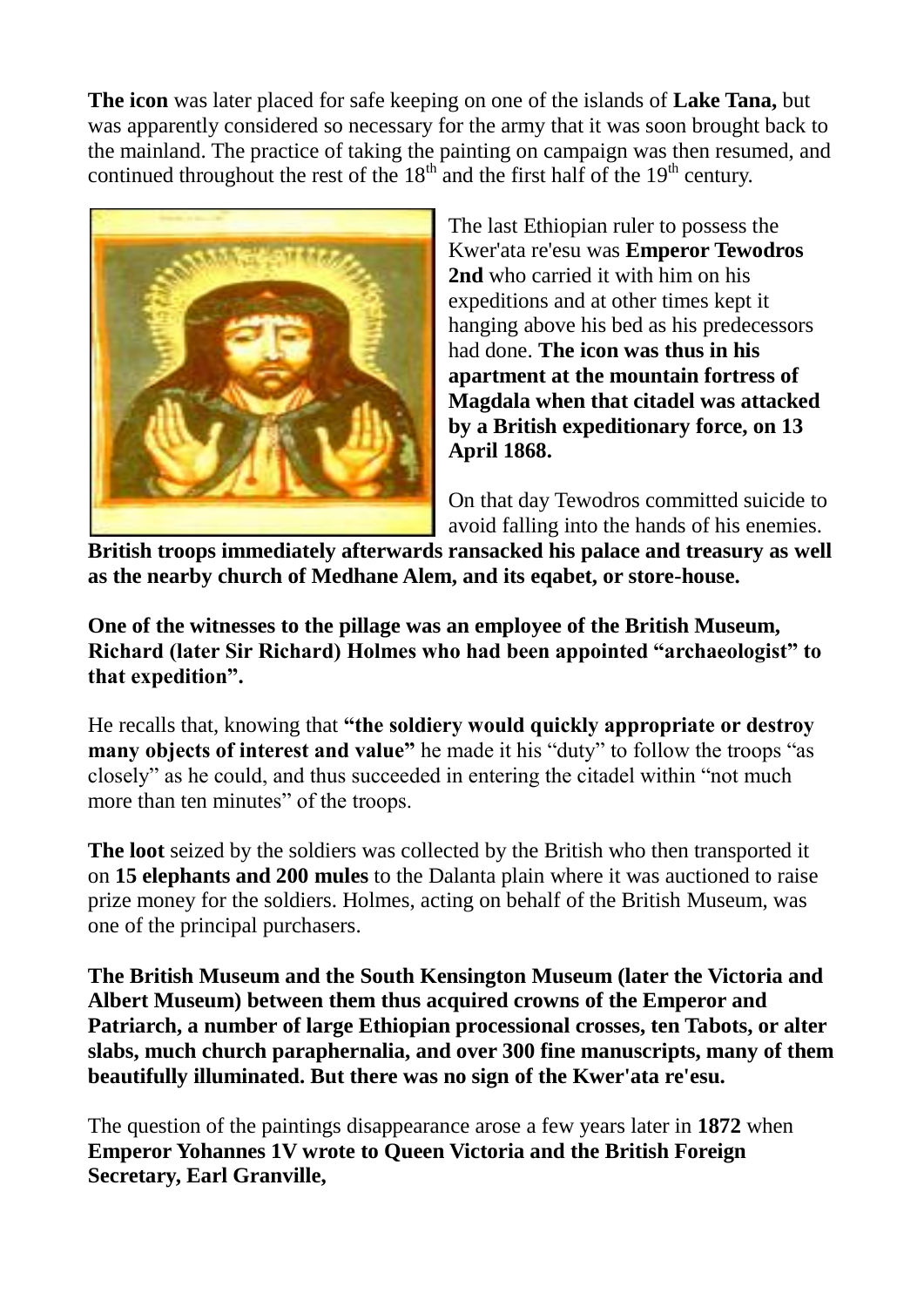**requesting the return of the icon as well as one of the manuscript seized at Magdala, This was a copy of the Kebra Nagast, or Glory of Kings, containing land charters relating to the ancient Ethiopian city of Aksum.**



The British Government, responding favorably to this request, arranged for the British Museum to send back the manuscript, which is to this day safely preserved in Addis Ababa, but the icon could not be discovered.

Earl Granville accordingly wrote to Yohannes, that though "much trouble" had

been spent searching for the painting "nothing" could be heard of it. **Queen Victoria** was even more emphatic. **"Of the picture " she wrote "we can discover no trace whatsoever, and we do not think it can have been brought to England. We regret that we are therefore unable to assist you in its restoration".**

**Despite Queen Victoria's statement**, the icon, it later transpired, had in fact been taken to England. It was actually in the possession of none other than Sir Richard Holmes, who, **two years after the battle of Magdala, had by a curious coincidence actually become the Queen's Librarian at Windsor Castle.** 

He refrained, however, from revealing, his ownership of the icon until **1890** the year after the death of **Emperor Yohannes,** and did not publish a photograph of it until **1905, four years after the demise of Queen Victoria.**

Sir Richard then arranged for the Burlington Magazine, a journal with which he was connected, to reproduce the picture with the title: **"Head of Christ formely in the possession of King Theodore of Abyssinia, now in the possession of Sir Richard Holmes, K.C.V.O."**

Holmes, who was not well-off in his post-retirement years, **died in 1911**. His widow, Lady Evelyn, who was left in straitened circumstances, **arranged for the icon to be auctioned at Christies in 1917.** It was purchased anonymously, and disappeared from public attention until 1941 when a Portuguese art historian Professor Luiz Reis Santos wrote an article about it for Burlington Magazine.